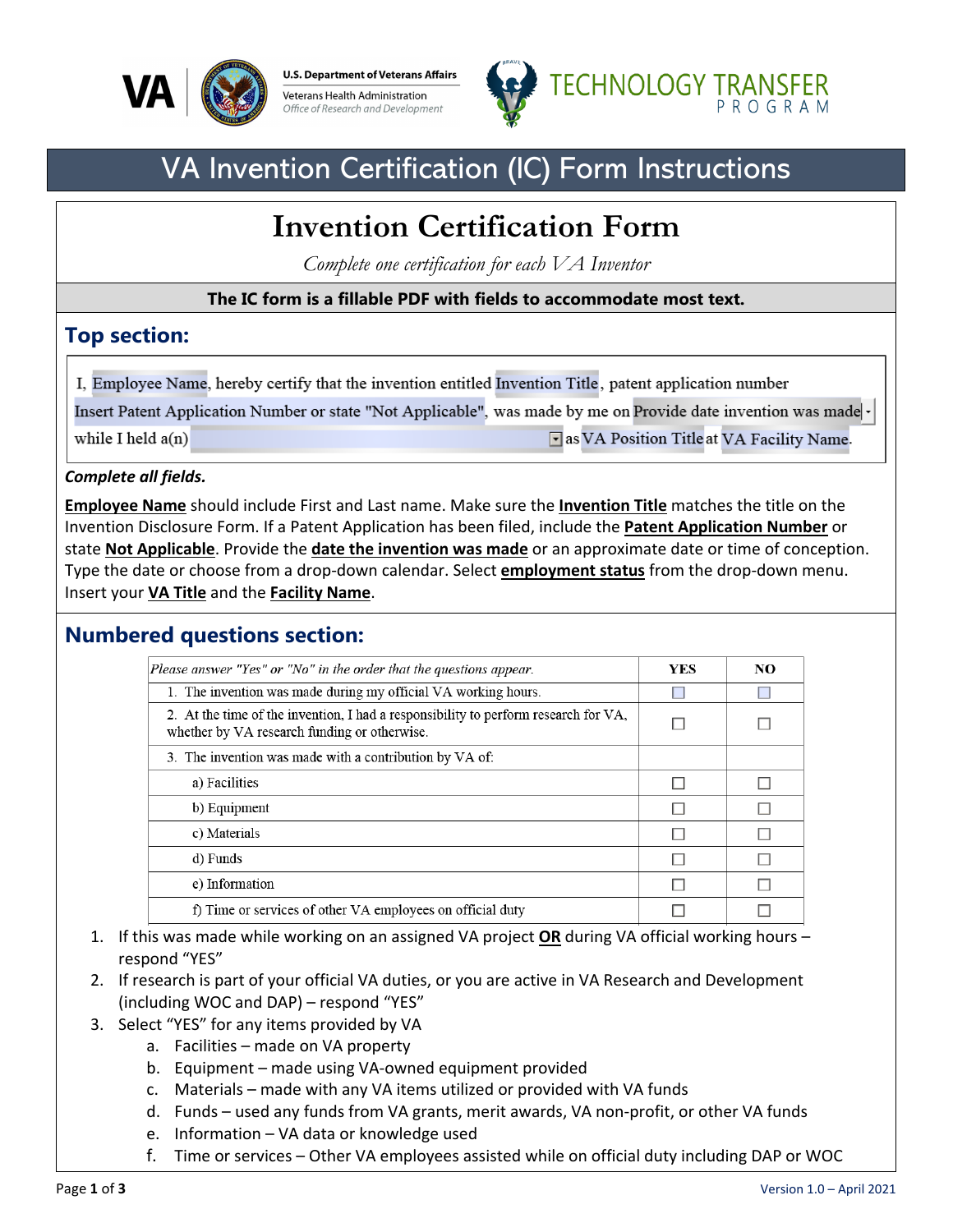

**U.S. Department of Veterans Affairs** Veterans Health Administration Office of Research and Development



## VA Invention Certification (IC) Form Instructions

| 4. The invention:                                    |  |
|------------------------------------------------------|--|
| a) Bears a direct relation to my official VA duties  |  |
| b) Was made in consequences of my official VA duties |  |
| 5. I am attaching remarks relating to the above.     |  |

4. Select "YES" if this invention is related to what you are hired to do or if it is something related to your work as a VA employee.

If answering "NO" it may be a conflict of interest to work on the invention while on VA time or using VA resources

5. Select "YES" if attaching additional information related to your responses on the IC

### **Bottom Section Questions (not numbered):**

| I hold an academic appointment.                                    |  |
|--------------------------------------------------------------------|--|
| Please indicate if you have any of the following advanced degrees: |  |
| $\Box$ PhD $\Box$ DO $\Box$ DPM If other, specify:<br>$\Box$ MD    |  |

**(I hold an academic appointment.)** Select "YES" and in the additional box that opens, list all institutions with whom you hold an appointment, your title with each institution, and whether the appointment is full-time or part-time

**(Please indicate if you have any of the following advanced degrees:)** Check the applicable degree or check other and specify in the box provided

### **Determination of Rights Waiver (not numbered):**

I hereby voluntarily assign my entire right, title, and interest in and to the above identified invention to the United States Government. I do not desire a Determination of Rights under 37 CFR Part 501.  $YES\Box$  $NO \Box$ See 37 CFR Part 501 See 38 § CFR 1.650-1.663

Agreeing to assign rights in the invention to VA and waiving your right to the Determination of Rights (DOR) process does **NOT** mean that you are waiving your ownership rights or the rights of your academic affiliate, if you are Dual Appointment Personnel. The DOR process requires VA to assess whether VA resources were used to develop the invention and whether VA has a legal obligation or interest to assert rights to the invention.

**Waiving the DOR process** allows VA to forego this step and accept the Inventor's assignment of rights. (check "YES")

**A DOR review is requested** – VA will assess whether VA resources were used to develop the invention and whether VA has legal obligation or interest to assert rights to the invention. (check "NO")